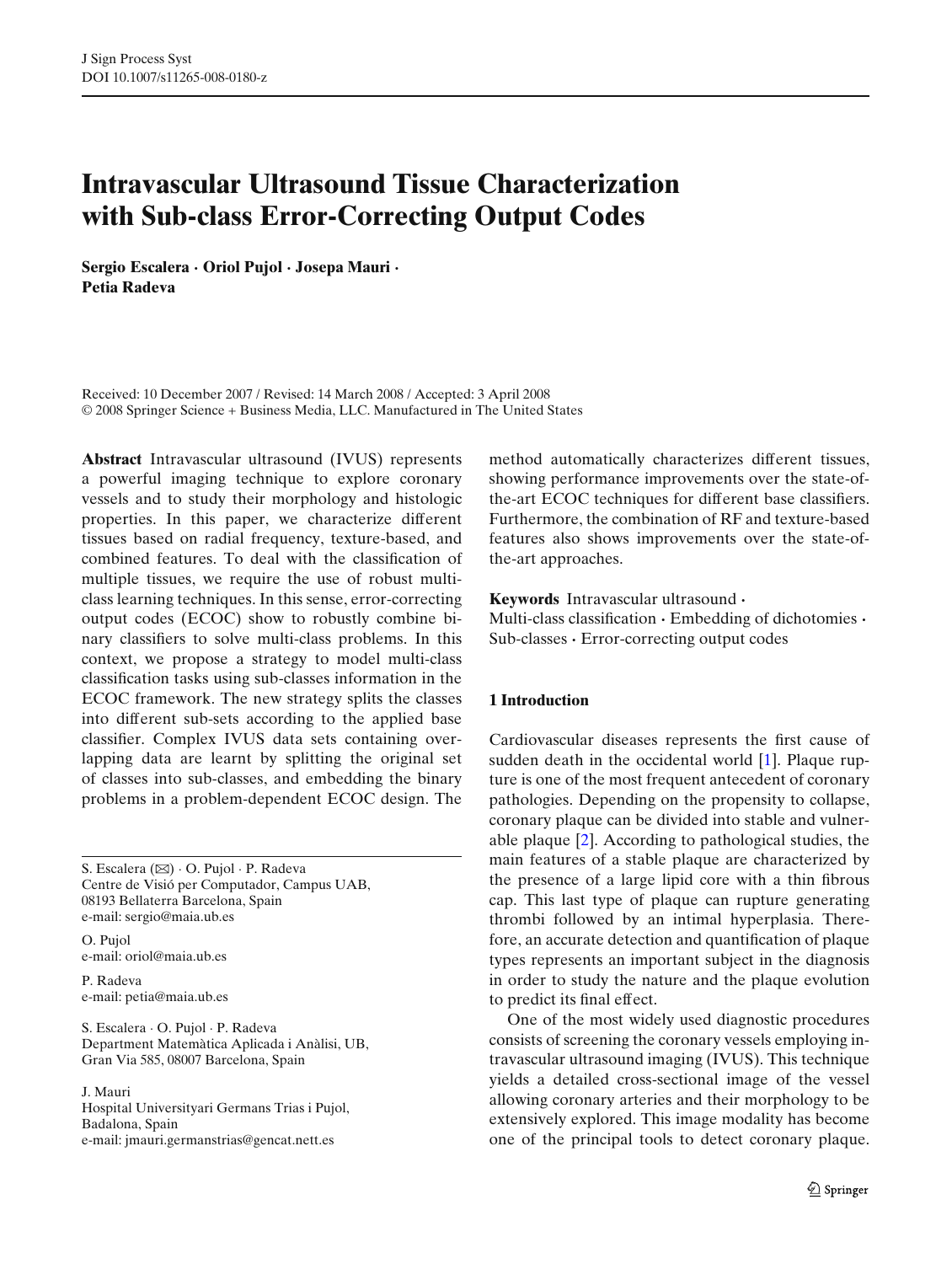An IVUS study consists of introducing a catheter which shots a given number of ultrasound beams and collect their echoes to form an image. According with these echoes, three distinguishable plaques are considered in this type of images: calcified tissue (characterized by a very high echo-reflectivity and absorbtion of the ultrasound signal), fibrous plaque (medium echo-reflectivity and good transmission coefficient), and lipidic or soft plaque (characterized with very low reflectance of the ultrasound signal).

Despite the high importance of studying the whole coronary vessel, in clinical practice, this plaque characterization is performed manually in isolated images. Moreover, due to the variability among different observers, a precise manual characterization becomes very difficult to perform. Therefore, automatic analysis of IVUS images represents a feasible way to predict and quantify the plaque composition, avoiding the subjectivity of manual region classification and diminishing the characterization time in large sequences of images.

One of the main problems of the automatic tissue classification is the high variability in appearance of the same plaque in the images. This is mainly caused by the different image acquisition conditions of IVUS sequences. In order to enhance different IVUS regions, physicians typically change the image parameter set such as depth or region-based contrast of the imaging equipment. Furthermore, once the IVUS images are recorded, normalizing them with a unique parameter set (gain and offset) becomes impossible due to the loss of information and the non-linear transformation of the data in the image formation process. This lack of normalization hinders the automatic classification making coronary tissues from different case studies non comparable.

Given its clinical importance, automatic plaque classification in IVUS images has been considered in several research studies. The process can be divided in two stages, plaque characterization step which consist in extracting characteristic features in order to describe each tissue, and a classification step where a learning technique is used to train a classifier. In the first stage there are mainly two basic strategies: image-based approaches [\[19–21](#page-10-0)], and radio frequency (RF) signal analysis [\[22–24](#page-11-0)]. The main advantage of image-based methods is the availability of the images since they are the standard data source of the equipment. Additionally there is a high variety of descriptors which capture the spatial information of gray level values of a pixel together with its neighborhood in the image. However, this source suffers from a loss of information and the introduction of artifacts due to the reconstruction process. In Pujol et al. [\[19](#page-10-0)], authors propose to compute texture measurements such as local binary patterns to characterize the image, followed by the classification based on the AdaBoost learning technique with decision stumps. Korte et al. [\[21\]](#page-10-0) use the difference of gray scale densities in the image with the k-means to classify fibrous and lipid plaque. Zhang et al. [\[20\]](#page-10-0) use the gray scale values by means of co-occurrence matrices in order to segment and classify regions of different plaques, with the nearest neighbor learning technique. One of the main problems of these techniques is that they do not take into account the plaque size variation and they suffer from high variability among non-normalized DICOM sequences.

Characterization of RF signal has been proposed in [\[23](#page-11-0)] and [\[22\]](#page-11-0) to take advantage of the of the raw IVUS signals. This data source represents a better the ultrasound data avoiding the introduction of artifacts from the pixel interpolation in the process of image formation. Due to the higher resolution of the unprocessed data, small regions of plaque could be distinguished. The approaches using this technique are: Kawasaki et al. [\[23\]](#page-11-0) calculate the power of the acquired RF signal in decibels. On the other hand, Nair et al. in [\[22\]](#page-11-0) obtain the power spectrum of a signal window using AR models and extract 8 measures from it (as maximum power, positive and negative slope, among others). However, this kind of data is not easily available and its processing is usually restricted to local spots [\[23](#page-11-0)]. In addition, the spatial information is lost when spectral measurements are calculated [\[22\]](#page-11-0). The preferred learning strategy for the plaque recognition is based on classification trees of the extracted features [\[22](#page-11-0), [23](#page-11-0)].

In this paper, we base on texture-based features, RF signals, and combined features to characterize the different types of tissues. For the learning step, we focus on error-correcting output codes as a general framework to combine binary classifiers to deal with multi-class categorization problems. ECOC were born as a general framework to combine binary problems to address the multi-class problem. The strategy was introduced by Dietterich and Bakiri [\[3\]](#page-10-0) in 1995. Based on the error correcting principles [\[3](#page-10-0)], ECOC has been successfully applied to a wide range of applications, such as face recognition  $[4]$ , face verification  $[5]$ , text recognition [\[6\]](#page-10-0) or manuscript digit classification [\[7\]](#page-10-0). In this context, we propose a novel technique to address multi-class classification problems by means of errorcorrecting output codes. The new methodology is based on the splitting of the original set of tissue classes into different sub-tissues so that the base classifier applied is able to learn the data. In this sense, complex data sets containing overlapping data can be modelled by splitting the original set of classes into sub-classes and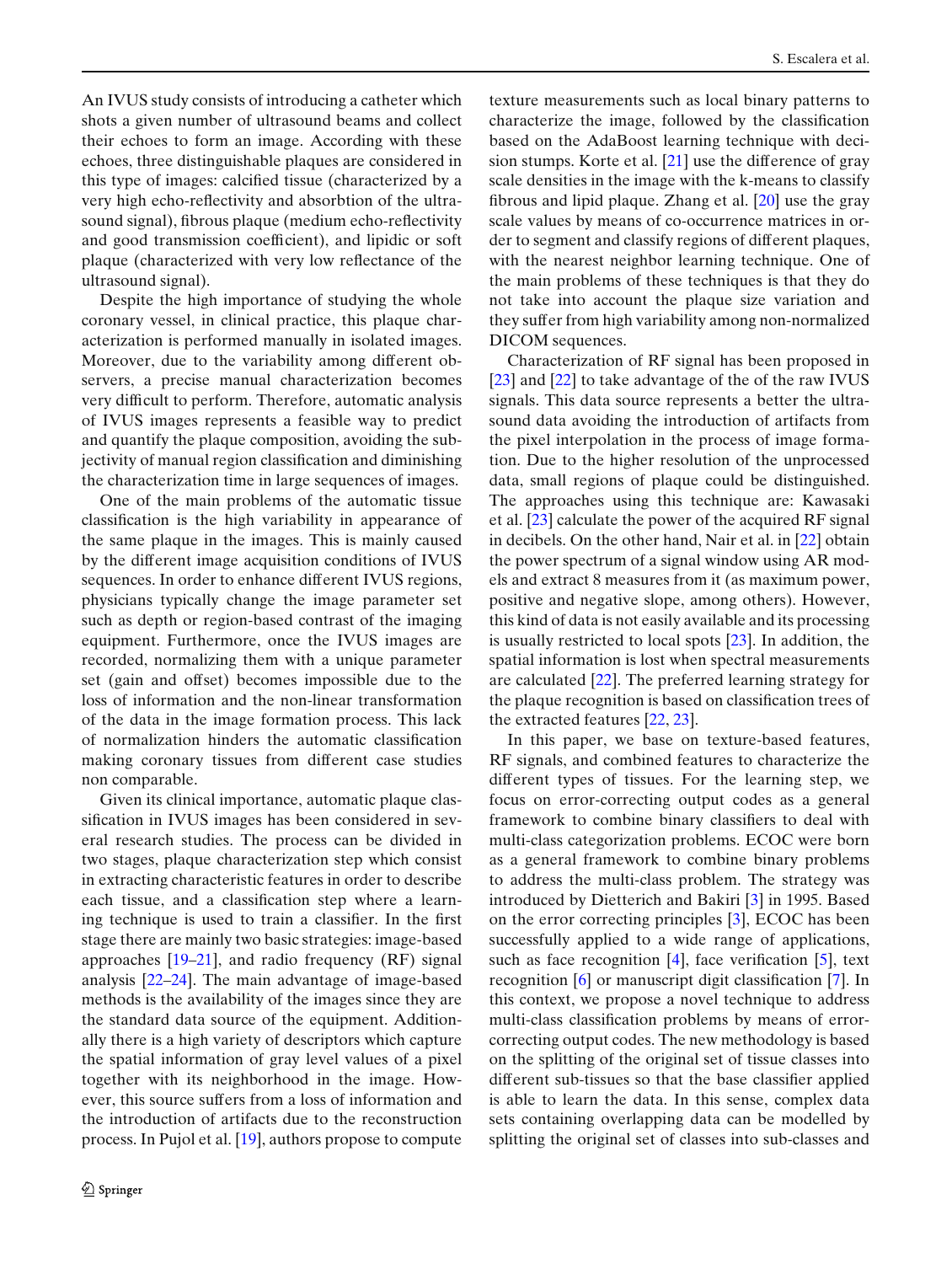embedding the binary problems in a problemdependent ECOC design. The method shows to automatically characterize different tissues using different feature sets with high performance, obtaining significant performance improvements compared to previous state-of-the-art ECOC strategies for different base classifiers, such as discriminant analysis, AdaBoost, or support vector machines.

The paper is organized as follows: Section 2 overviews the ECOC framework and presents the new sub-class approach. Section [3](#page-6-0) explains the acquisition of tissue features, and Section [4](#page-9-0) shows the experimental results. Finally, Section [5](#page-10-0) concludes the paper.

#### **2 Problem-Dependent ECOC Sub-class**

The ECOC technique can be broken down into two distinct stages: encoding and decoding. Given a set of classes, the coding stage designs a codeword<sup>1</sup> for each class based on different binary problems. The decoding stage makes a classification decision for a given test sample based on the value of the output code.

## 2.1 Error-Correcting Output Codes

Given a set of  $N_c$  classes to be learned, at the coding step of the ECOC framework, *n* different bi-partitions (groups of classes) are formed, and *n* binary problems (dichotomies) are trained. As a result, a codeword of length *n* is obtained for each class, where each bin of the code corresponds to a response of a given dichotomy. Arranging the codewords as rows of a matrix, we define a "coding matrix" *M*, where  $M \in \{-1, 0, 1\}^{N_c \times n}$  in the ternary case. Joining classes in sets, each dichotomy is coded by  $\{+1, -1\}$  according to their class set membership, or 0 if the class is not considered by the dichotomy. In Fig. 1 we show an example of a oneversus-one coding matrix *M*, where each dichotomy learns to split a pair of classes. The matrix is coded using 6 dichotomies  $\{h_1, ..., h_6\}$  for a four-class problem  $(c_1, c_2, c_3,$  and  $c_4$ ). The white regions are coded by 1 (considered as positive for its respective dichotomy, *hi*), the dark regions by  $-1$  (considered as negative), and the grey regions correspond to the zero symbol (not considered classes by the current dichotomy). For example, the first classifier  $(h_1)$  is trained to discriminate  $c_1$  versus  $c_2$  ignoring  $c_3$  and  $c_4$ , the second one classifies  $c_1$  versus  $c_3$  ignoring  $c_2$  and  $c_4$ , etc.



**Figure 1** Example of ternary matrix *M* for a four-class problem. A new test codeword is classified using a decoding strategy.

During the decoding process, applying the *n* trained binary classifiers, a code *x* is obtained for each data point in the test set. This code is compared with the base codewords of each class  $\{y_1, \ldots, y_4\}$  defined in the matrix *M*. And the data point is assigned to the class with the "closest" codeword [\[8,](#page-10-0) [9\]](#page-10-0). Although different distances can be applied, the Hamming (*HD*) and the Euclidean distances (*ED*) are the most frequently used. In Fig. 1, a new test input  $x$  is evaluated by all the classifiers and the method assigns label  $c_i$  with the closest decoding measure.

## 2.2 ECOC Sub-class

From an initial set of classes *C* of a given multi-class problem, the objective of the Sub-class ECOC strategy is to define a new set of classes  $C'$ , where  $|C'| > |C|$ , so that the new set of binary problems is easier to learn for a given base classifier. For this purpose, we use a guided procedure that, in a problem-dependent way, groups classes and splits them into sub-sets if necessary.

Recently, the authors of [\[10](#page-10-0)] proposed a ternary problem-dependent design of ECOC, called discriminant ECOC (DECOC), where given *N* classes, a high classification performance is achieved with only  $N - 1$ binary problems. The method is based on the embedding of discriminant tree structures derived from the problem domain. The binary trees are built by looking for the partition that maximizes the mutual information (*MI*) between the data and their respective class labels. Look at the three-class problem shown on the top of

<sup>&</sup>lt;sup>1</sup>The codeword is a sequence of bits of a code representing each class, where each bit identifies the membership of the class for a given binary classifier.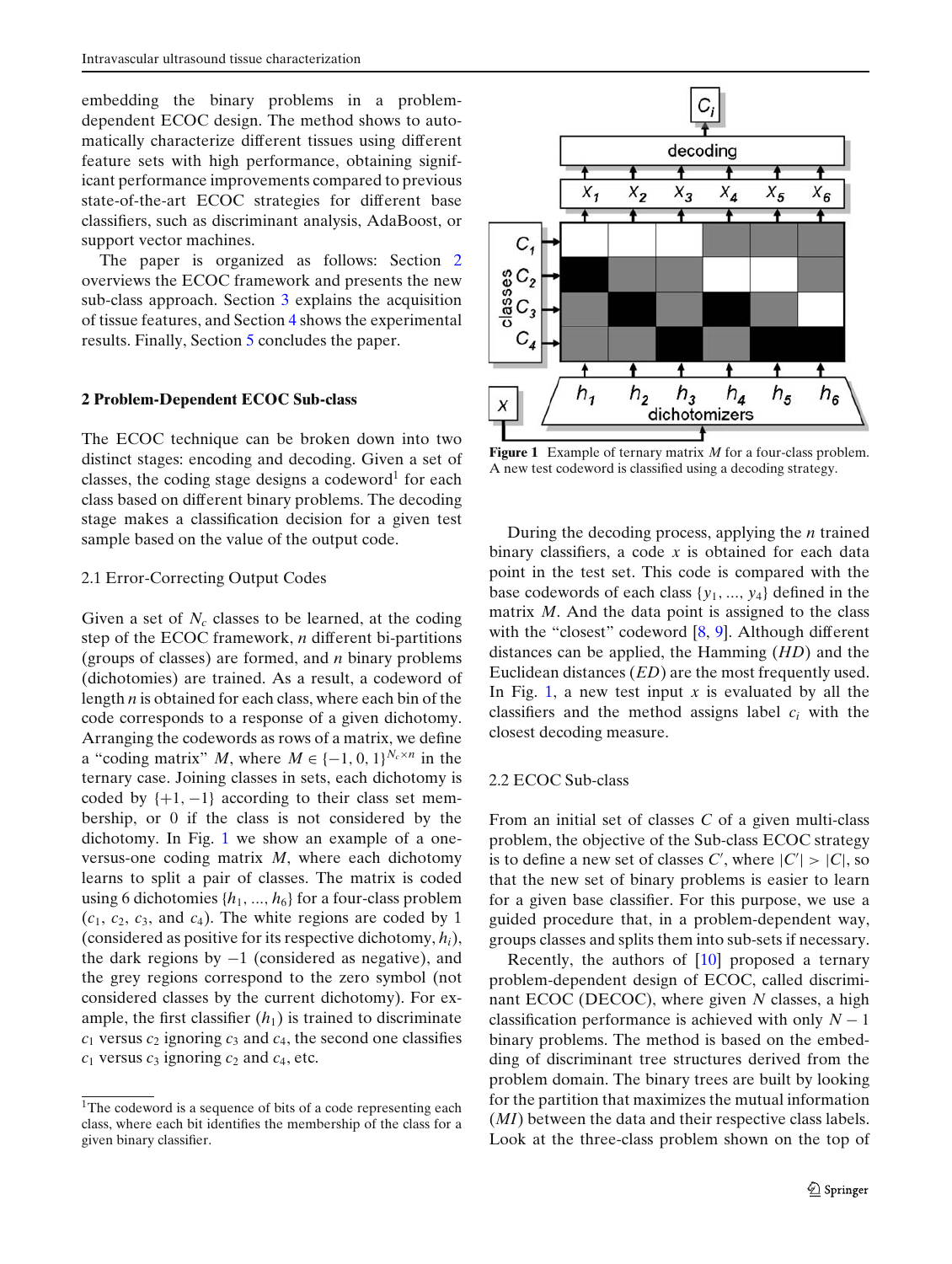<span id="page-3-0"></span>Fig. 2a. The standard DECOC algorithm considers the whole set of classes to split it into two sub-sets of classes ℘<sup>+</sup> and ℘<sup>−</sup> maximizing the *MI* criterion on a sequential forward floating search procedure (*SFFS*). In the example, the first sub-sets found correspond to  $\varphi^+$  =  ${C_1, C_2}$  and  $\varphi^- = {C_3}$ . Then, a base classifier is used to train its corresponding dichotomizer  $h_1$ . This classifier is shown in the node  $h_1$  of the tree structure shown in Fig. 2d. The procedure is repeated until all classes are split into separate sub-sets  $\wp$ . In the example, the second classifier is trained to split the sub-sets of classes  $\wp^+ = C_1$  from  $\wp^- = C_2$  because the classes  $C_1$  and  $C_2$ were still contained in a single sub-set after the first step. This second classifier is codified by the node  $h_2$ of Fig. 2d. When the tree is constructed, the coding



**Figure 2 a** *Top* original three-class problem. *Bottom* four subclasses found. **b** Sub-class ECOC encoding using the four subclasses using discrete AdaBoost with 40 runs of decision stumps. **c** Learning evolution of the sub-class matrix *M*. **d** Original tree structure without applying sub-class. **e** New tree-based configuration using sub-classes.

matrix *M* is obtained by codifying each internal node of the tree as a column of the coding matrix (see Fig. 2c).

In our case, sequential forward floating search (*SFFS*) is also applied to look for the sub-sets  $\wp^+$  and  $\wp$ <sup>−</sup> that maximizes the mutual information between the data and their respective class labels [\[10](#page-10-0)]. The encoding algorithm is shown in Table [1.](#page-4-0) Given a *N*-class problem, the whole set of classes is used to initialize the set *L* containing the sets of labels for the classes to be learned. At the beginning of each iteration *k* of the algorithm (*Step 1*), the first element of *L* is assigned to *Sk* in the first step of the algorithm. Next, *SFFS* is used to find the optimal binary partition  $BP$  of  $S_k$ that maximizes the mutual information *I* between the data and their respective class labels (*Step 2*). The *SFFS* algorithm used is the one presented in [\[11\]](#page-10-0), and the implementation details of the fast quadratic mutual information can be found in [\[10](#page-10-0)].

To illustrate our procedure, let us return to the example of the top of Fig. 2a. On the first iteration of the sub-class ECOC algorithm, *SFFS* finds the subset  $\wp^+ = \{C_1, C_2\}$  against  $\wp^- = \{C_3\}$ . The encoding of this problem is shown in the first matrix of Fig. 2c. The positions of the column corresponding to the classes of the first partition are coded by +1 and the classes corresponding to the second partition to −1, respectively. In our procedure, the base classifier is used to test if the performance obtained by the trained dichotomizers is sufficient. Observe the decision boundaries of the picture next to the first column of the matrix in Fig. 2b. One can see that the base classifier finds a good solution for this first problem.

Then, the second classifier is trained to split  $\wp^+$  = *C*<sub>1</sub> against  $\wp$ <sup>-</sup> = *C*<sub>2</sub>, and its performance is computed. The separation of the current sub-sets is not a trivial problem, and the classification performance is poor. Therefore, our procedure tries to split the data  $J_{\wp}$ + and *J*<sub> $\wp$ −</sub> from the current sub-sets  $\wp$ <sup>+</sup> and  $\wp$ <sup>−</sup> into more simple sub-sets. At *Step 3* of the algorithm, the splitting criteria *SC* takes as input a data set  $J_{\wp}$ + or  $J_{\wp}$ - from a sub-set  $\wp^+$  or  $\wp^-$ , and splits it into two sub-sets  $J_{\wp^+}^+$  and *J*<sub> $\varphi$ </sub>+ or *J*<sup>+</sup><sub> $\varphi$ </sub><sup>−</sup> and *J*<sub> $\varphi$ </sub><sup>−</sup>. On the experimental results chapter we discuss the selection of the splitting criterion. The splitting algorithm is shown in Table [2.](#page-5-0)

When two data sub-sets  $\{J_{\wp^+}^+, J_{\wp^+}^-\}$  and  $\{J_{\wp^-}^+, J_{\wp^-}^-\}$  are obtained, only one of both split sub-sets is used. We select the sub-sets that have the highest distance between the means of each cluster. Suppose that the distance between  $J_{\wp}^+$  and  $J_{\wp}^-$  is larger than between  $J_{\wp}^+$  and  $J_{\wp}^-$ . Then, only  $J_{\wp}^+$ ,  $J_{\wp}^+$ , and  $J_{\wp}^-$  are used. If the new sub-sets improve the classification performance, new sub-classes are formed, and the process is repeated.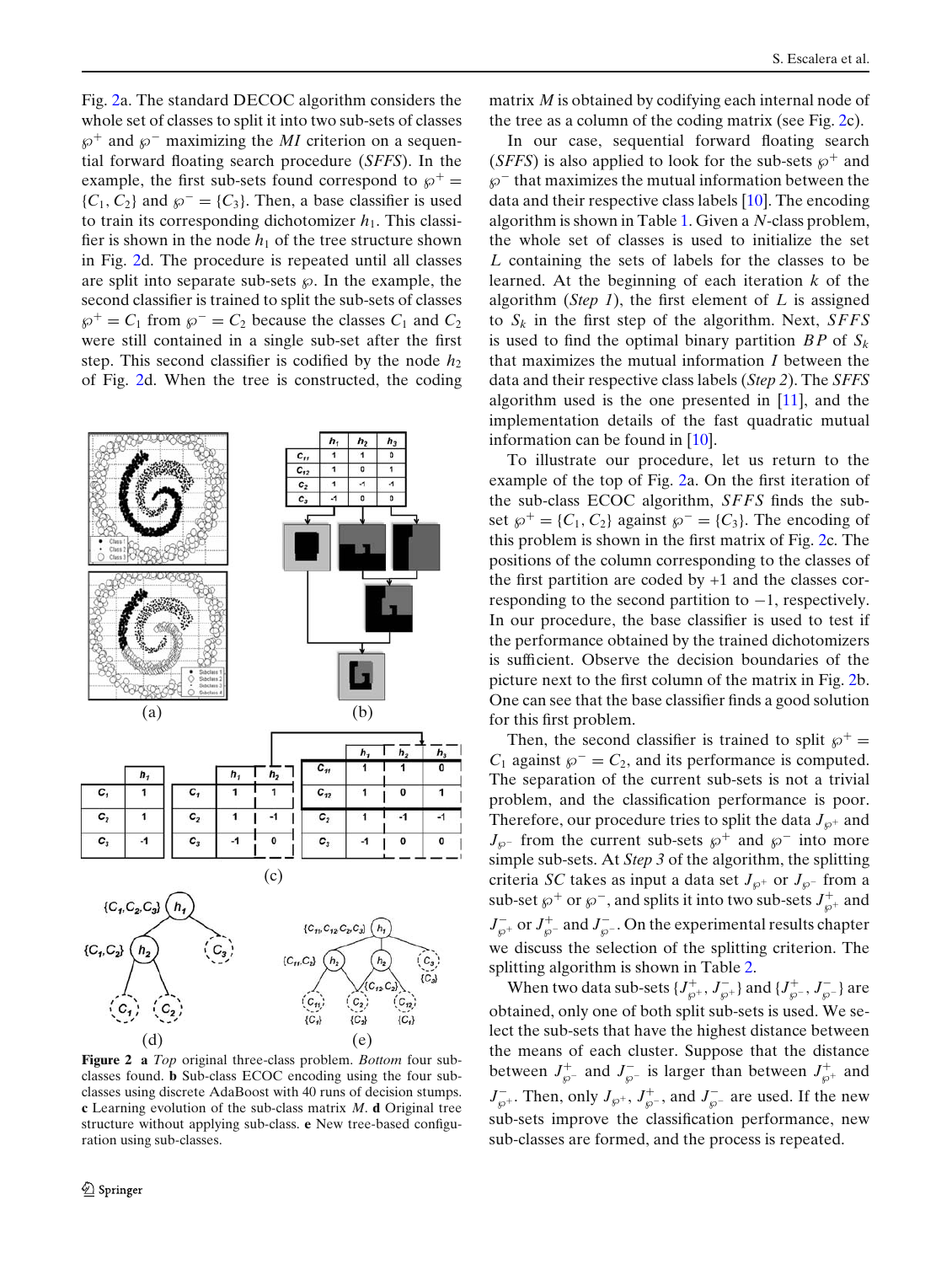<span id="page-4-0"></span>**Table 1** Problem-dependent Sub-class ECOC algorithm.

aUse *SFFS* of [\[11\]](#page-10-0) as the maximization procedure and *MI* of [\[10](#page-10-0)] to estimate *I*. bUsing the splitting algorithm of Table [2.](#page-5-0)

In the example of Fig. [2,](#page-3-0) applying the splitting criteria *SC* over the two sub-sets, two clusters are found for  $\wp^+ = C_1$  and for  $\wp^- = C_2$ . Then, the original encoding of the problem  $C_1$  vs  $C_2$  (corresponding to the second column of the matrix in the center of Fig. [2c](#page-3-0)) is split into two columns marked with the solid lines in the matrix on the right. In this way, the original  $C_1$  vs  $C_2$ problem is transformed to two more simple problems  ${C_{11}}$  against  ${C_2}$  and  ${C_{12}}$  against  ${C_2}$ . Here the first subindex of the class corresponds to the original class, and the second subindex to the number of sub-class. It implies that the class  $C_1$  is split into two sub-classes (look at the bottom of Fig. [2a](#page-3-0)), and the original threeclass problem  $C = \{C_1, C_2, C_3\}$  becomes the four-subclass problem  $C' = \{C_{11}, C_{12}, C_2, C_3\}$ . As the class  $C_1$ has been decomposed by the splitting of the second problem, we need to save the information of the current sub-sets and the previous sub-sets affected by the new splitting. The steps to update this information are summarized in the *Step 4* of the splitting algorithm. We use the object labels to define the set of sub-classes of the current partition  $\wp_c$ . If new sub-classes are created, the set of sub-classes  $C'$  and the data for sub-classes  $J'$ 

and improvement between iterations Outputs:  $C', J', \wp', M$ [Initialization:] Create the trivial partition  $\{\wp_0^+, \wp_0^-\}$  of the set of classes  $\{C_i\}$ :  $\{\wp_0^+, \wp_0^-\}$ = { $\{\emptyset\}, \{C_1, C_2, ..., C_N\}$ }  $L_0 = \{\wp_0^-\}; J' = J; C' = C; \wp' = \emptyset; M = \emptyset; k = 1$ **Step 1**  $S_k$  is the first element of  $L_{k-1}$  $L'_{k} = L_{k-1} \setminus \{S_{k}\}\$ **Step 2** Find the optimal binary partition  $BP(S_k)$ :  $\{\wp_k^+, \wp_k^-\} = \text{argmax}_{BP(S_k)}(I(\mathbf{x}, d(BP(S_k))))$ where  $\hat{I}$  is the mutual information criterion, **x** is the random variable associated to the features and d is the discrete random variable of the dichotomy labels<sup>a</sup>, defined in the following terms following terms,<br>  $d = d(\mathbf{x}, BP(S_k)) = \begin{cases} 1 \text{ if } \mathbf{x} \in C_i | C_i \in \mathcal{D}_k^+ \\ -1 \text{ if } \mathbf{x} \in C_i | C_i \in \mathcal{D}_k^- \end{cases}$ <br> **Step 3** // Look for sub-classes  ${C', J', \wp'} = SPLIT(I_{p_t^+}, I_{p_t^-}, C', J', J, \wp', \theta)^{\text{b}}$ **Step 4**  $L_k = \{L'_k \cup \wp_k^i\}$  if  $|\wp_k^i| > 1 \ \forall i \in \{+, -\}$ Step 5 If  $|L_k| \neq 0$  $k = k + 1$  go to Step 1 **Step 6** Codify the coding matrix M using each partition  $\{\varphi_i^+, \varphi_i^-\}$  of  $\varphi', i \in [1, ..., |\varphi'|]$  and each class  $C_r \in \wp_i = {\wp_i^+ \cup \wp_i^-}$  as follows:  $M(C_r, i) = \begin{cases} 0 & \text{if } C_r \notin \wp_i \\ +1 & \text{if } C_r \in \wp_i^+ \\ -1 & \text{if } C_r \in \wp_i^- \end{cases}$  $(1)$ 

**Inputs:**  $J, C, \theta = \{\theta_{size}, \theta_{perf}, \theta_{impr}\}\$  //Thresholds for the number of samples, performance,

have to be updated. Note that when a class or a subclass previously considered for a given binary problem is split in a future iteration of the procedure, the labels from the previous sub-sets  $\{\varphi^+, \varphi^-\}$  need to be updated with the new information. Finally, the set of labels for the binary problems  $\wp'$  is updated with the labels of the current sub-set  $\wp' = \wp' \cup \wp_c$ . In the example of Fig. [2,](#page-3-0) the dichotomizer  $h_1$  considers the sub-sets  $\wp_1^+ = \{C_1, C_2\}$  and  $\wp_1^- = \{C_3\}$ . Then, those positions containing class  $C_1$  are replaced with  $C_{11}$  and  $C_{12}$ . The process is repeated until the desired performance is achieved or the stopping conditions are full-filled.

The conditions that guide the learning and splitting process are defined by the set of parameters  $\theta =$  ${\lbrace \theta_{\text{size}}, \theta_{\text{perf}}, \theta_{\text{impr}} \rbrace}$ , where  ${\theta_{\text{size}}}$  corresponds to the minimum size of a sub-set to be clustered,  $\theta_{\text{perf}}$  contains the minimum error desired for each binary problem, and  $\theta_{\text{impr}}$  looks for the improvement of the split subsets regarding the previous ones. The function *TEST*\_ *PARAMETERS* in Table [2](#page-5-0) is responsible for testing the constraints based on the parameters  $\{\theta_{size}, \theta_{perf},\}$  $\theta_{impr}$ . If the constraints are satisfied, the new sub-sets are selected and used to recursively call the splitting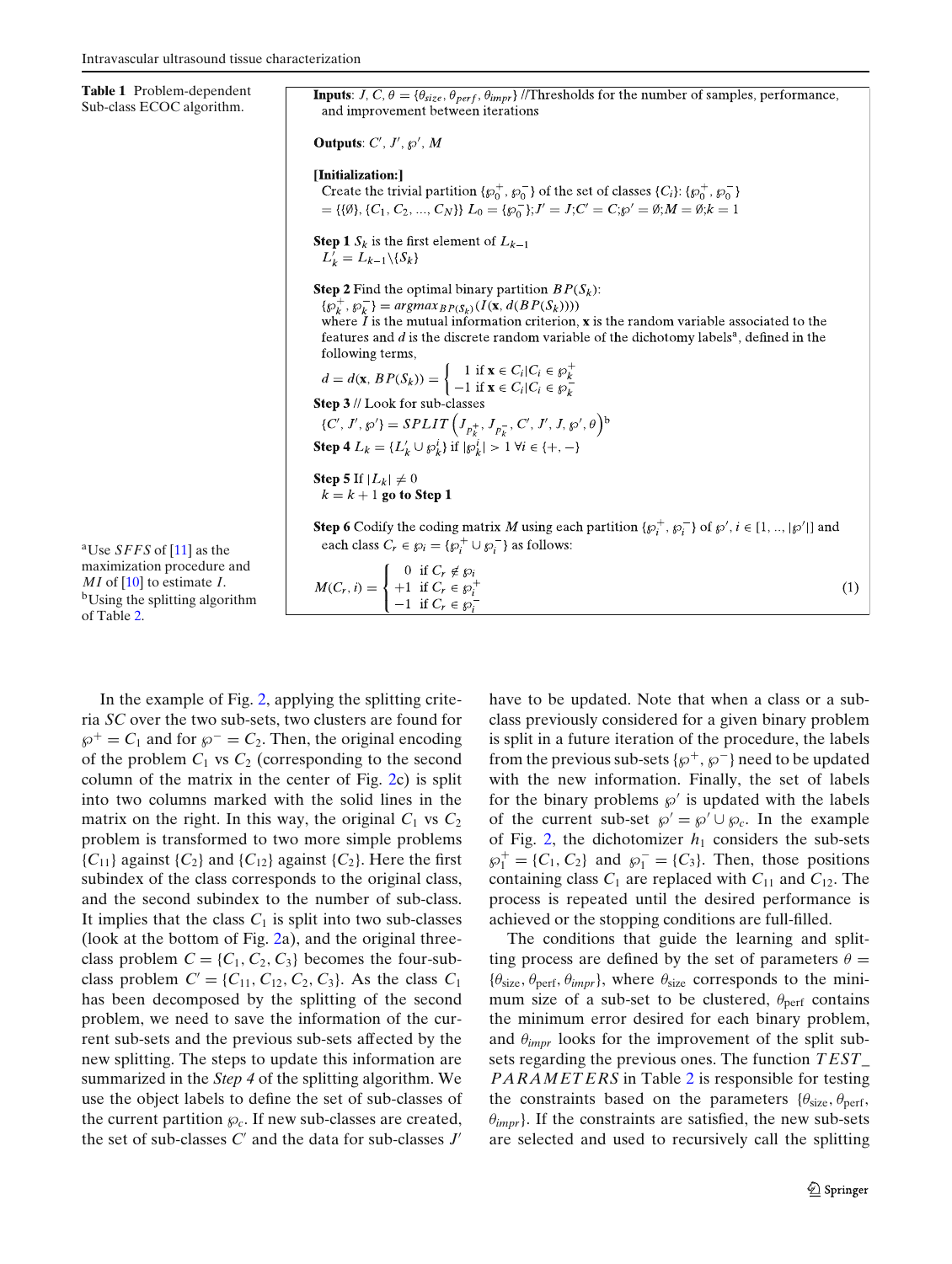<span id="page-5-0"></span>**Table 2** Sub-class *SPLIT* algorithm.

**Inputs**:  $J_{\wp^1}$ ,  $J_{\wp^2}$ ,  $C'$ ,  $J'$ ,  $J$ ,  $\wp'$ ,  $\theta$  //  $C'$  is the final set of classes,  $J'$  the data for the final set of classes, and  $\wp'$  is the labels for all the partitions of classes of the final set.

**Outputs**:  $C'$ ,  $J'$ ,  $\wp'$ **Step 1** Split problems:  $\{\tilde{J}_{\wp}^+, \tilde{J}_{\wp}^-\} = SC(J_{\wp^+})^a$  $\{J_{\wp^-}^+, J_{\wp^-}^- \} = SC(J_{\wp^-})$ **Step 2** Select sub-classes: if  $|J^+_{\wp^+}, \overline{J^-_{\wp^+}}| > |J^+_{\wp^-}, \overline{J^-_{\wp^-}}|$  // find the largest distance between the means of each sub-set.  ${J^+_+, J^-_+} = {J^+_{\wp^+}, J_{\wp^-}};$   ${J^-_-} = {J^-_{\wp^+}, J_{\wp^-}}$ else  ${J^+_+, J^-_+}={J^+_{\wp^-}, J_{\wp^+}}; {J^+_-, J^-_-}={J^-_{\wp^-}, J_{\wp^+}}$ end **Step 3** Test parameters to continue splitting: if  $TEST\_PARMETERS(J_{\wp^1}, J_{\wp^2}, J_1^1, J_1^2, J_2^1, J_2^2, \theta)$ // call the function with the new sub-sets  ${C', J', \wp'} = SPLIT(J_1^1, J_1^2, C', J', J, \wp', \theta)$  ${C', J', \wp'} = SPLIT(J_2^1, J_2^2, C', J', J, \wp', \theta)$ end **Step 4** Save the current partition: Update the data for the new sub-classes and previous sub-classes if intersections exists *J* . Update the final number of sub-classes *C* . Create  $\wp_c = \{\wp_{c^1}, \wp_{c^2}\}\$ the set of labels of the current partition. Update the labels of the previous partitions  $\wp$ . Update the set of partitions labels with the new partition  $\wp' = \wp' \cup \wp_c$ .

<sup>a</sup>*SC* corresponds to the splitting method of the input data into two main clusters.

function (*Step 3* of the algorithm in Table 2). The constraints of the function *TEST*\_*PARAMETERS* are fixed by default as follows:

- The number of objects in  $J_{\varnothing^+}$  has to be larger than  $\theta_{\text{size}}$ .
- The number of objects in  $J_{\wp}$ − has to be larger than  $\theta_{\text{size}}$ .
- The error  $\xi(h(J_{\wp^-}, J_{\wp^+}))$  obtained from the dichomomizer *h* using a particular base classifier applied on the sets { $\wp^+$ ,  $\wp^-$ } has to be larger than  $\theta_{\text{perf}}$ .
- The sum of the well-classified objects from the two new problems (based on the confusion matrices) divided by the total number of objects has to be greater than  $1 - \theta_{impr}$ .

 $\theta_{\text{size}}$  avoids the learning of very unbalanced problems.  $\theta_{\text{perf}}$  determines when the performance of a partition of classes is insufficient and sub-classes are required. And finally, when a partition does not obtain the desired performance  $\theta_{\text{perf}}$ , the splitting of the data stops, preventing overtraining.

In the example of Fig. [2,](#page-3-0) the three dichotomizers  $h_1$ ,  $h_2$ , and  $h_3$  find a solution for the problem (look the trained boundaries shown in Fig. [2b](#page-3-0)), obtaining a classification error under  $\theta_{\text{perf}}$ , so, the process stops. Now, the original tree encoding of the DECOC design shown

in Fig. [2d](#page-3-0) can be represented by the tree structure of Fig. [2e](#page-3-0), where the original class associated to each subclass is shown in the leaves.

When the final set of binary problems is obtained, its respective set of labels  $\wp'$  is used to create the coding matrix  $M$  (Eq. [1\)](#page-4-0). The outputs  $C'$  and  $J'$  contain the final set of sub-classes and the new data for each subclass, respectively. Finally, to decode the new sub-class problem-dependent design of ECOC, we take advantage of the recently proposed Loss-Weighted decoding design [\[12\]](#page-10-0). The decoding strategy uses a set of normalized probabilities based on the performance of the base classifier and the ternary ECOC constraints [\[12\]](#page-10-0). The decoding algorithm is described in [\[12](#page-10-0)].

## 2.3 Illustration Over Toy Problems

To show the effect of the sub-class ECOC strategy for different base classifiers, we used the previous toy problem of the top of Fig. [2a](#page-3-0). Five different base classifiers are applied: Fisher linear discriminant analysis (*FLDA*), discrete AdaBoost, nearest mean classifier, linear *SVM*, and *SVM* with radial basis function kernel.<sup>2</sup> Using these base classifiers on the toy problem,

<sup>2</sup>The parameters of the base classifiers are explained in the experimental results section.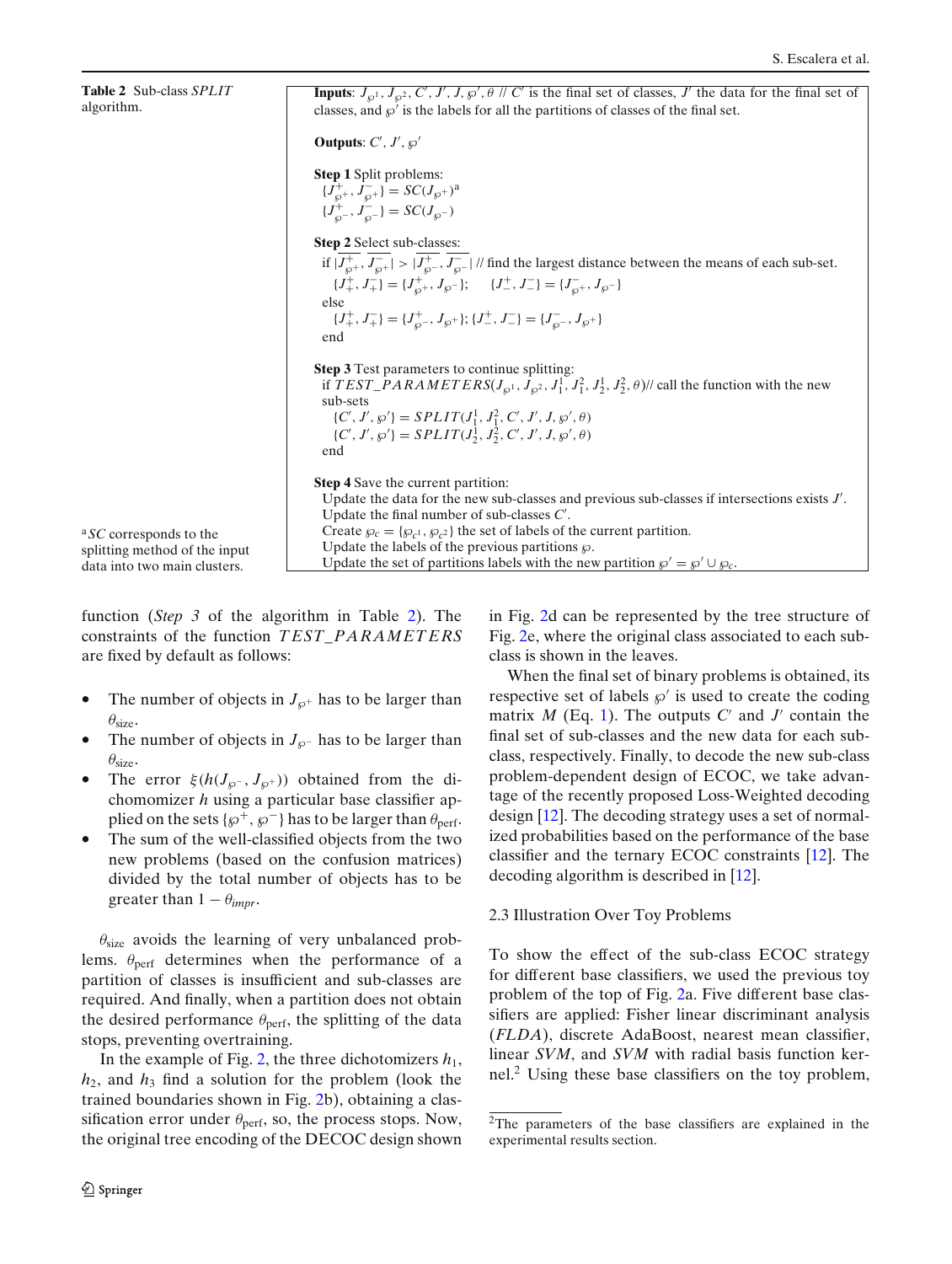<span id="page-6-0"></span>**Figure 3** Sub-class ECOC without sub-classes (*top*) and including sub-classes (*bottom*): for *FLDA* (**a**), discrete AdaBoost (**b**), *NMC* (**c**), linear *SVM* (**d**), and *RBF SVM* (**e**).



the original DECOC strategy with the loss-weighted algorithm obtains the decision boundaries shown on the top row of Fig. 3. The new learned boundaries are shown on the bottom row of Fig. 3 for fixed parameters  $\theta$ . Depending on the flexibility of the base classifier more sub-classes are required, and thus, more binary problems. Observe that all base classifiers are able to find a solution for the problem, although with different types of decision boundaries.

### **3 Feature Extraction**

In this paper, we consider three types of features, the first ones obtained from RF signals, the second ones based on texture-based features from reconstructed images, and finally, the slope-based features proposed in [\[22](#page-11-0)].

## 3.1 RF Features

In order to analyze ultrasound images, the RF signals are acquired from the IVUS equipment with a sampling rate of at least two times the transducer frequency, and filtered using a band-pass filter with 50% gain centered at the transducer frequency [\[13\]](#page-10-0). Then, an exponential time gain compensation (TGC) is applied [\[13\]](#page-10-0). Once the RF signals have been acquired, filtered and exponentially compensated by the TGC, the power spectrum is obtained. Nair et al. in [\[22](#page-11-0)] show the modelling of the power spectrum using autoregressive models (ARM) as one of the most suitable and stable methods to analyze ultrasound signals [\[22](#page-11-0)]. It also represents an alternative to the Fourier transform since the ARM have been proved to be more stable when small signal windows are considered.

The ARM are defined as a linear prediction equation where the output *x* at a certain point *t* for each A-line is equal to a linear combination of its *p* previous outputs weighted by a set of parameters  $a_p$  [\[25](#page-11-0)]:

$$
x(t) = \sum_{k=1}^{p} a_p(k)x(t-k),
$$

where  $p$  is the ARM degree and the coefficients  $a_p$ are calculated minimizing the error of the modelled spectrum with respect to the original using the Akaike's error prediction criterium [\[25\]](#page-11-0).

A sliding window is formed by *n* samples and *m* contiguous A-lines with a displacement of *n*/4 samples and *m*/3 A-lines in order to obtain an average AR model of a region. Only one side of the obtained spectrum is used because of its symmetrical properties. This spectrum is composed of *h* sampled frequencies ranging from 0 to *fs*/2 [\[25](#page-11-0)].

In addition to the spectrum, two global measures are computed: the energy of the A-line and the energy of the window spectrum. All these features are compiled into a unique vector of  $h + 2$  dimensions which is used as a feature vector in the classification process.

## 3.2 Texture Features Extraction

Given that different plaques can be discriminated as regions with different grey-level distributions, it is a natural decision to use texture descriptors. In the bibliography, one can find a wide set of texture descriptors and up to our knowledge there are no optimal texture descriptors for image analysis in the general case. Our strategy is instead of trying to find out the optimal texture descriptor for our problem to gather several families of descriptors and apply multiple classifiers able to learn and extract the optimal features for the concrete problem.

Therefore, we employ three different texture de-scriptors: co-occurrence Matrix [\[26](#page-11-0)], local binary patterns [\[27](#page-11-0)] and Gabor filters [\[28](#page-11-0), [29\]](#page-11-0). Additionally, taking into account that highly non-echogenic plaques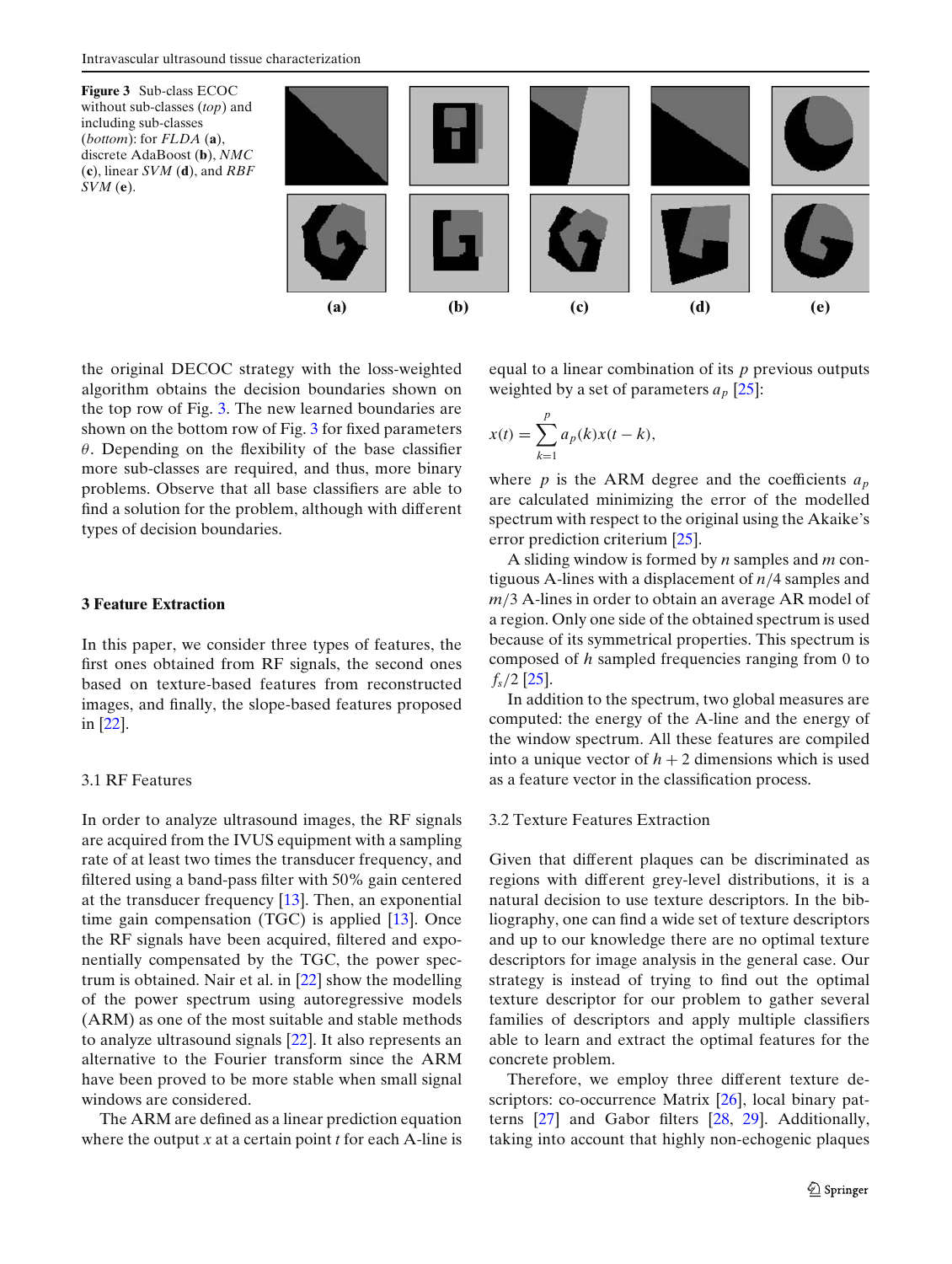produce significant shade in the radial direction of the vessel, we include in the feature set the presence of shading in the image as a complementary feature.

The co-occurrence matrix is defined as the estimation of the joint probability density function of gray level pairs in an image [\[26](#page-11-0)]. The sum of all element values is:

$$
P(i, j, D, \theta) = P(I(l, m)
$$
  
=  $i \otimes I(l + Dcos(\theta), m + Dsin(\theta)) = j$ ,

where  $I(l, m)$  is the gray value at pixel  $(l, m)$ ,  $D$  is the distance among pixels and  $\theta$  is the angle between neighbors. We have established the orientation θ to be [0*<sup>o</sup>*, 45*<sup>o</sup>*, 90*<sup>o</sup>*, 135*<sup>o</sup>*] [\[26,](#page-11-0) [31](#page-11-0)]. After computing this matrix, energy, entropy, inverse difference moment, shade, inertia and prominence measures are extracted [\[26](#page-11-0)].

Local binary patterns (LBP) are used to detect uniform texture patterns in circular neighborhoods with any quantization of angular space and spatial resolution [\[27](#page-11-0)]. LBP are based on a circular symmetric neighborhood of *P* members with radius *R*. To achieve gray level invariance, the central pixel  $g_c$  is subtracted to each neighbor  $g_p$ , assigning the value 1 to the result if the difference is positive and 0, otherwise. LBPs are defined as follows:

$$
LBP_{R,P} = \sum_{p=0}^{P} a(g_p - g_c) \cdot 2^p
$$

A Gabor filter is a special case of wavelets [\[28\]](#page-11-0) which is essentially a Gaussian modulated by a complex sinusoid *s*. In 2D, it has the following form in the spatial domain:

$$
h(x, y) = \frac{1}{2\pi\sigma^2} \exp\left\{-\frac{1}{2}\left[\left(\frac{x^2 + y^2}{\sigma^2}\right)\right]\right\} \cdot s(x, y)
$$

$$
s(x, y) = \exp[-i2\pi(Ux + Vy)] \qquad \phi = \arctan\left(\frac{V}{U}\right)
$$

where  $\sigma$  is the standard deviation, *U* and *V* represent the 2D frequency of the complex sinusoid, and  $\phi$  is the angle of the frequency.

According to [\[30](#page-11-0)], one of the main differences in the appearance of calcified tissue compared to the rest of tissue types is the shadow which is appreciated behind it. In order to detect this shadow, we perform an accumulative mean of the pixels gray values on the polar image from a pixel to the end of the column (the maximal depth considered). As a result of extracting the texture descriptors, we construct an *n*-dimensional feature vector where  $n = k + l + m + 1$ , k is the number of co-occurrence matrix measurements, *l* is the number of Gabor filters, *m* is the number of LPB and the last feature is the measure of the "shadow" in the image.

## 3.3 Data Set

To generate the data sets we used the RF signals and their reconstructed images from a set of 10 different patients with left descent artery pullbacks acquired in Hospital "German Trias i Pujol" from Barcelona, Spain. All these pullbacks contain the three classes of plaque. For each one, 10 to 15 different vessel sections were selected to be analyzed. Two physicians independently segmented 50 areas of interest per pullback. From these segmentations we took 15 regions of interest (ROI) of tissue per study randomly making a total of 5,000 evaluation ROIs. To build the data set, these selections were mapped in both RF signals and reconstructed images. In order to reduce the variability among different observers, the regions where both cardiologist agreed have been taken under consideration. Some samples from the data set are shown on the left of Fig. 4.

To generate the data set on texture features, the intersection between segmented images is mapped into a feature vector. Then, all the features collected are categorized by patient and each of the three possible plaques type. The image features are extracted by using the previous texture descriptors: co-occurrence matrix, local binary patterns, and Gabor filters. Those features are calculated for each pixel and gathered in a feature vector of 68 dimensions. An example of a manual and automatic texture-based segmentation for the same sample is shown on the right of Fig. 4.

To generate the data set of RF features, the RF signals have been acquired using a 12-bit acquisition card with a sampling rate of  $f_s = 200$  Mhz. The IVUS equipment used is Galaxy II from Boston Scientific



**Figure 4** Left: IVUS data set samples. Right: (*top*) segmentation by a physician and (*down*) Automatic classification with texturebased features. The *white area* corresponds to calcium, the *light gray* area to fibrosis, and the *dark gray* area to soft plaque.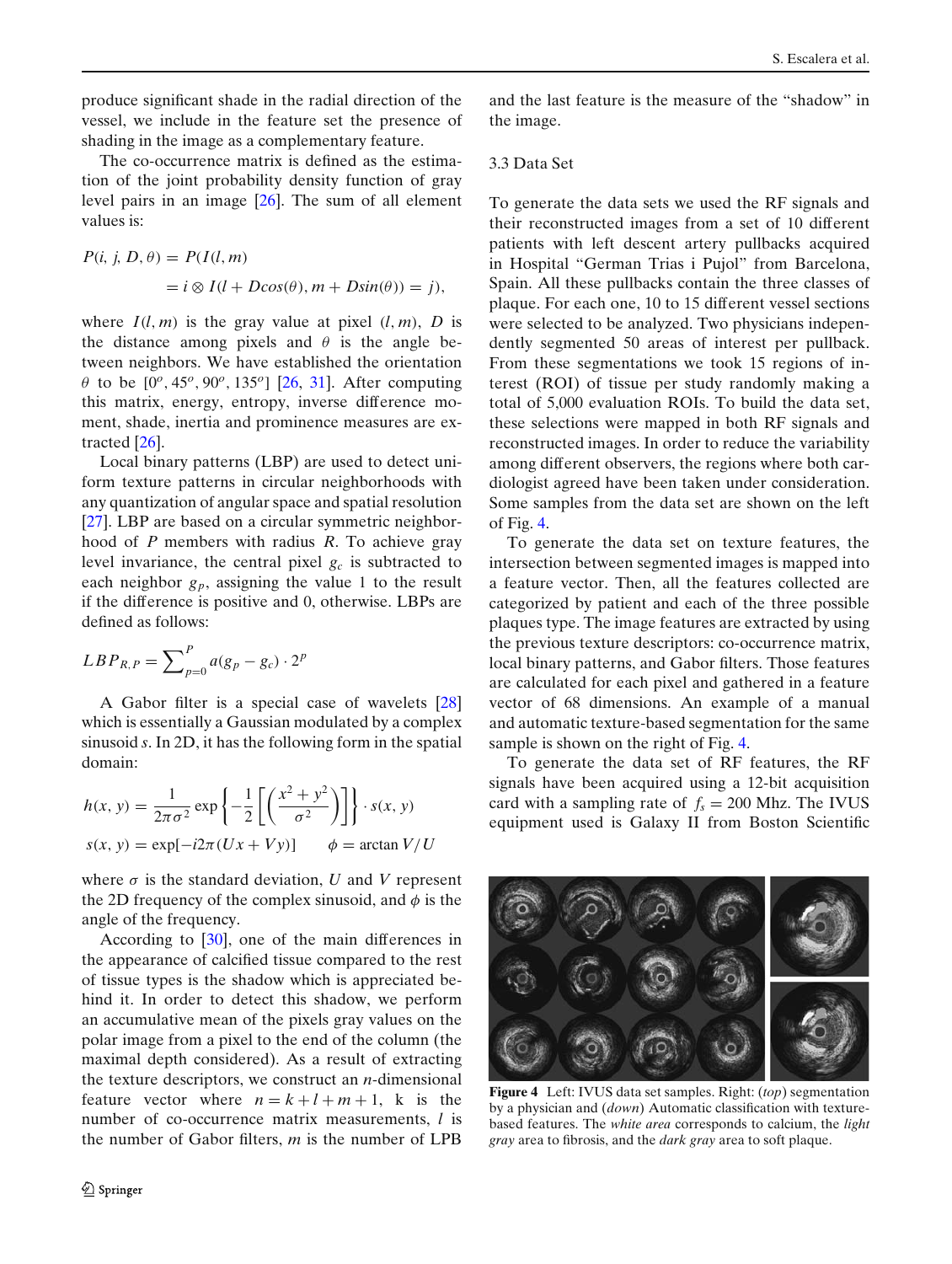<span id="page-8-0"></span>

| <b>Table 3</b> Mean rank for each<br>feature set. | Feature set | RF   | Texture-based | RF+Texture-based | Slopes |
|---------------------------------------------------|-------------|------|---------------|------------------|--------|
|                                                   | Mean rank   | 2.94 | 2.28          |                  | 2.83   |

with a catheter transducer frequency of  $f = 40$  Mhz, and it is assumed a sound speed in tissue of 1565 m/s. Each IVUS image consists of a total of 256 Alines (ultrasound beams), with a radial distance of  $r =$ 0.65 cm. The attenuation in tissue factor used is  $\alpha =$  $1Db/Mhz \times cm$ . To analyze the RF signals, the sliding window is composed of  $n = 64$  samples of depth and  $m = 12$  radial A-lines, and the displacement is fixed in 16 samples and four A-lines. The power spectrum of the window ranges from 0 to 100 m/s and it is sampled by 100 points. Then, it is complemented with two energy measures yielding a 102 feature vector.

We also consider a third data set that concatenates the descriptors from the previous RF and texturebased features, obtaining a feature vector of length 170 features.

### 3.4 Slope-Based Features

Finally, the fourth data set considers the slope-based features proposed by in [\[22\]](#page-11-0). In particular, each sample is characterized by means of 14 slope-based features corresponding to: maximum power in DB from 20 to 60 MHz, frequency at the maximum power, negative slope in db/MHz between maximum and 60, minimum power in that slope, frequency corresponding to this negative slope, the estimated *y* intercept of this slope, the positive slope in db/Mhz between 20 and maximum, minimum power in that slope, frequency corresponding to this negative slope, the estimated *y* intercept of this slope, the mean power, the power at 0 MHz, power Db at 100 Mhz, and the power at the midband frequency (40 MHz) in DB [\[22](#page-11-0)].



for different sets of features, ECOC designs and base classifiers on the IVUS data set.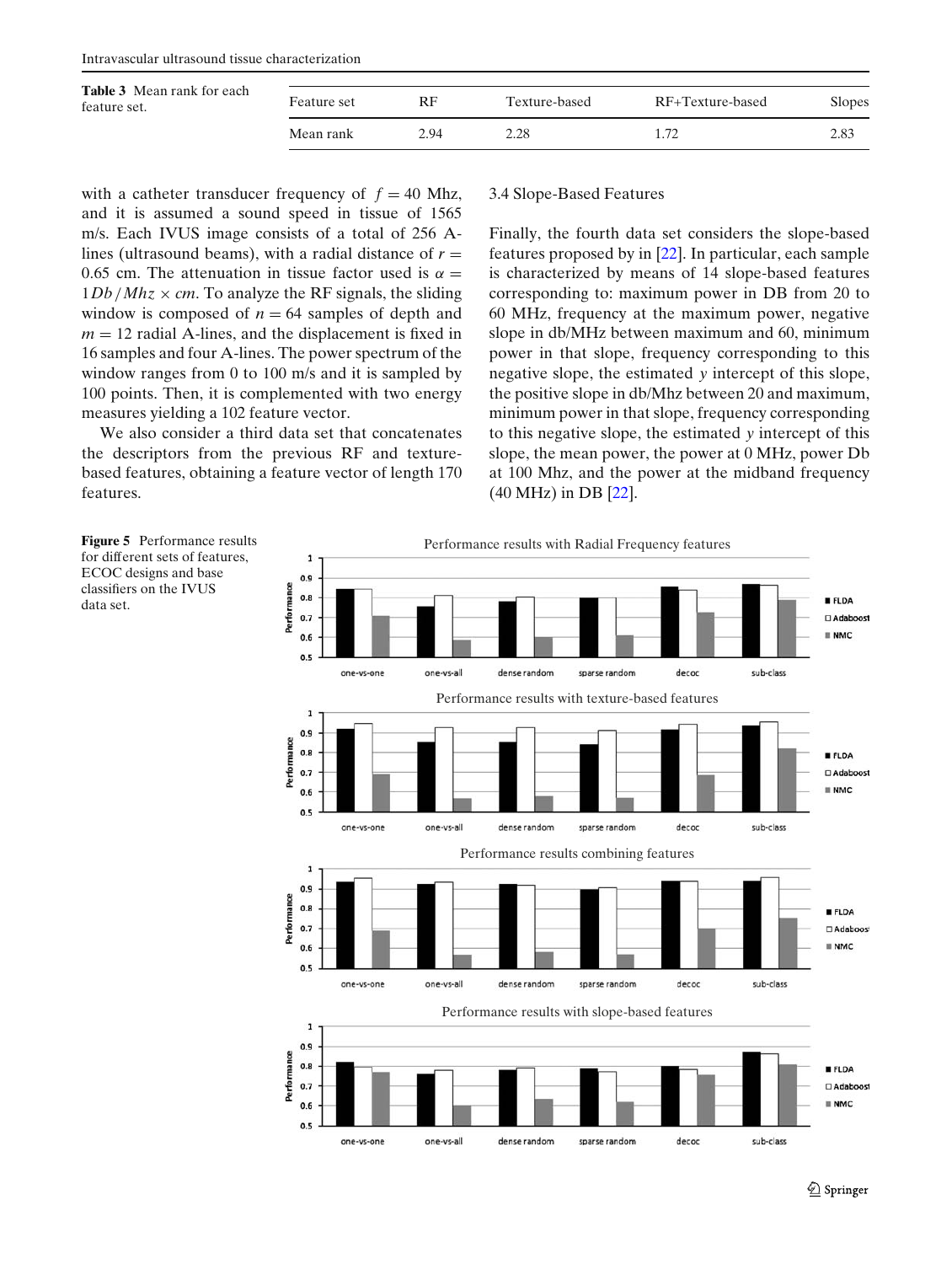<span id="page-9-0"></span>

| <b>Table 4</b> Mean rank for each<br>ECOC design over all the | ECOC design | One-versus-one | One-versus-all | Dense random |
|---------------------------------------------------------------|-------------|----------------|----------------|--------------|
| experiments.                                                  | Mean rank   | 2.33           | 5.08           | 4.25         |
|                                                               | ECOC design | Sparse random  | Decoc          | Sub-class    |
|                                                               | Mean rank   | 5.00           | 2.67           | 0.00         |

### **4 Results**

Before the experimental results are presented, we comment the data, methods, and evaluation measurements.

- *Data* The data used for the experiments corresponds to the four data sets described at the previous section: RF, texture-based, combined RF and texture-based features data sets, and slope-based features.
- *Methods* We compare our method with the stateof-the-art ECOC coding designs: one-versus-one [\[14](#page-10-0)], one-versus-all [\[15\]](#page-10-0), dense random [\[16](#page-10-0)], sparse random  $[16]$  $[16]$ , and DECOC  $[10]$ . Each strategy uses the previously mentioned Linear Loss-weighted decoding to evaluate their performances at identical conditions. Three different base classifiers are applied over each ECOC configuration: nearest mean classifier (*NMC*) with the classification decision using the Euclidean distance between the mean of the classes, discrete AdaBoost with 40 iterations of decision stumps [\[17](#page-10-0)], and linear discriminant analysis implementation of the PR Tools using the default values (Faculty of Applied Physics, Delft University of Technology, The Netherlands, [http://www.prtools.org/\)](http://www.prtools.org/).
- *Evaluation measurements* To measure the performance of the different experiments, we apply leaveone-patient-out evaluation. Moreover, we use the statistical Friedman and Nemenyi tests to look for statistical significance among the methods perfor-mances [\[18](#page-10-0)].

## 4.1 IVUS Tissue Characterization

Applying the three different base classifiers over the set of ECOC configurations, the performance results for RF features, texture-based features, combined RF and texture-based features, and slope-based features are shown in Fig. [5.](#page-8-0)

Comparing the results among the different data sets, one can see that the worst performances are obtained by the RF and slope-based features, which obtain very similar results for all the base classifiers and ECOC configurations. The texture-based features obtain in most cases results upon 90%. Finally, the data set of combined RF and texture-based features slightly outperform the results obtained by the texture-based feature, though the results do not significantly differ.<sup>3</sup> This behavior is summarize on Table [3,](#page-8-0) where the mean rank obtained by each feature set is shown. The rankings are obtained estimating each particular ranking  $r_i^j$  for each problem *i* and each feature set *j*, and computing the mean ranking *R* for each feature set as  $R_j = \frac{1}{N} \sum_i r_i^j$ , where *N* is the total number of problems (3 base classifiers  $\times$  6 ECOC designs). Note that the best ranking corresponds to the combined set of features, and that the individual feature set that obtains the best results correspond to texture-based.

Concerning the classification strategies, observing the obtained performances in Fig. [5,](#page-8-0) one can see that independently of the data set and the ECOC design applied, the Sub-class ECOC approach always attains the best results. To compare these performances, the mean rank of each ECOC design considering the twelve different experiments is shown in Table 4. In this case, the rankings are obtained estimating each particular ranking  $r_i^j$  for each problem *i* and each ECOC configuration *j*, and computing the mean ranking *R* for each ECOC design as  $R_j = \frac{1}{N} \sum_i r_i^j$ , where *N* is the total number of problems (three base classifiers  $\times$  four data sets). One can see that the sub-class ECOC attains the best position for all experiments. To analyze if the difference between methods ranks are statistically significant, we apply the Friedman and Nemenyi tests. In order to reject the null hypothesis that the measured ranks differ from the mean rank, and that the ranks are affected by randomness in the results, we use the Friedman test. The Friedman statistic value is computed as follows:

$$
X_F^2 = \frac{12N}{k(k+1)} \left[ \sum_j R_j^2 - \frac{k(k+1)^2}{4} \right]
$$
 (2)

In our case, with  $k = 6$  ECOC designs to compare,  $X_F^2 = 30.71$ . Since this value is undesirable

<sup>&</sup>lt;sup>3</sup>Due to the high similitude among slope-based and RF features results, the combination of texture-based and slope-based features has been omitted.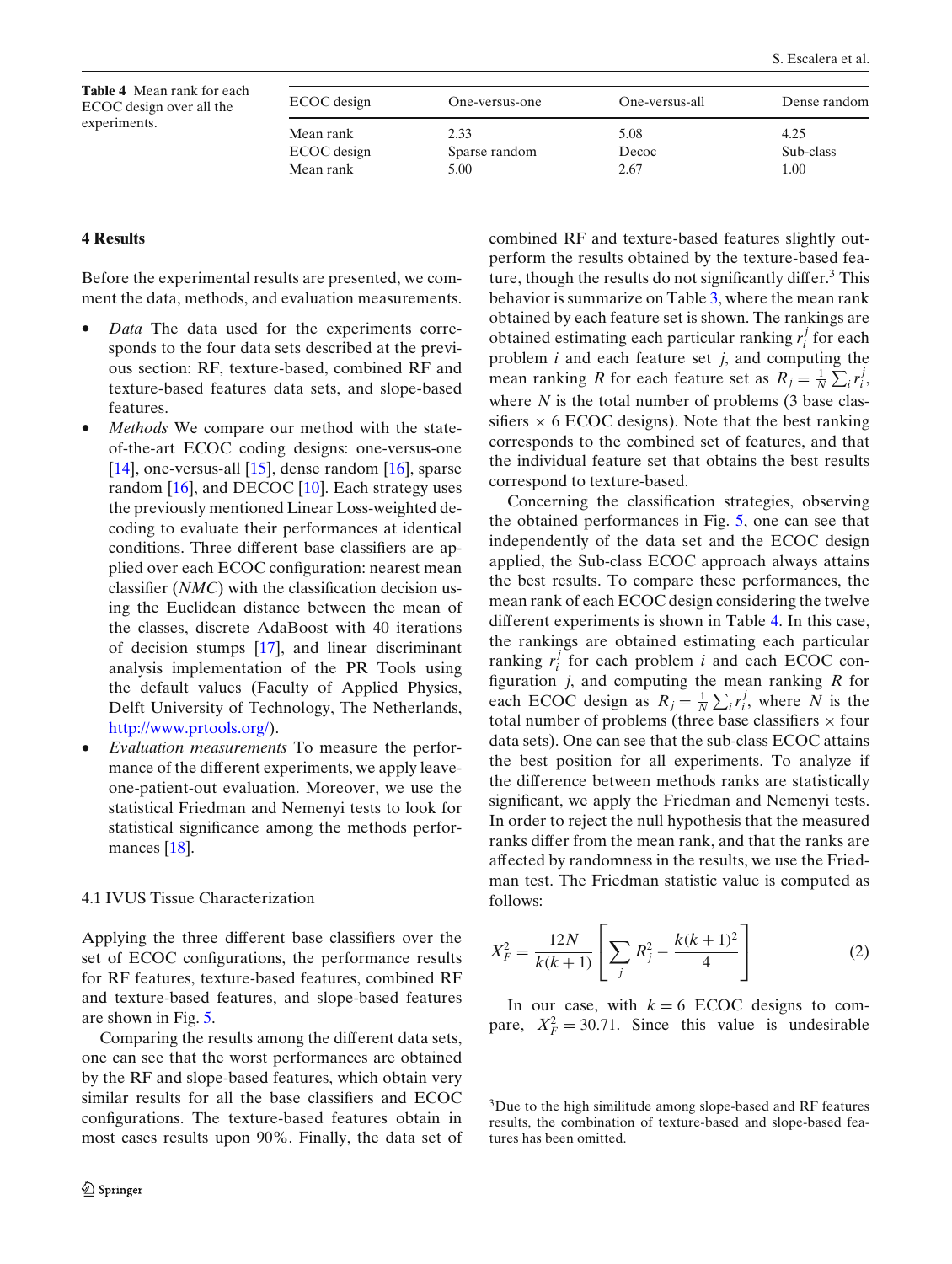<span id="page-10-0"></span>conservative, Iman and Davenport proposed a corrected statistic:

$$
F_F = \frac{(N-1)X_F^2}{N(k-1) - X_F^2}
$$
\n(3)

Applying this correction we obtain  $F_F = 11.53$ . With six methods and twelve experiments,  $F_F$  is distributed according to the *F* distribution with 5 and 55 *df*. The critical value of  $F(5, 55)$  for 0.05 is 2.40. As the value of  $F_F$  is higher than 2.45 we can reject the null hypothesis. One we have checked for the for the non-randomness of the results, we can perform a post hoc test to check if one of the techniques can be singled out. For this purpose we use the Nemenyi test—two techniques are significantly different if the corresponding average ranks differ by at least the critical difference value (CD):

$$
CD = q_{\alpha} \sqrt{\frac{k(k+1)}{6N}}
$$
 (4)

where  $q_{\alpha}$  is based on the Studentized range statistic divided by  $\sqrt{2}$ . In our case, when comparing six methods with a confidence value  $\alpha = 0.10$ ,  $q_{0,10} = 1.44$ . Substituting in Eq. 4, we obtain a critical difference value of 1.09. Since the difference of any technique rank with the Sub-class rank is higher than the *CD*, we can infer that the Sub-class approach is significantly better than the rest with a confidence of 90% in the present experiments.

### **5 Conclusions**

In this paper, we characterized intravascular ultrasound tissues based on different types of features, such as radial frequency, texture-based features, and combined features. We presented a Sub-class approach of errorcorrecting output codes that splits the tissue classes into different sub-sets according to the applied base classifier. In this sense, complex IVUS data sets containing overlapping data are solved by splitting the original set of classes into sub-classes, and embedding the binary problems in a problem-dependent ECOC design. The method automatically characterizes different tissues, showing performance improvements over the state-of-the-art ECOC techniques for *FLDA*, Discrete AdaBoost, *NMC*, and Linear and *RBF* SVM. In particular, the results shows higher performance when using texture-based features compared with RF signals and slope-based features, and slights improvements when the sets of features are combined.

**Acknowledgements** This work has been supported in part by TIN2006-15308-C02 and FIS ref. PI061290.

#### **References**

- 1. World Health Organization (2006). World Health Organization Statistics. [http://www.who.int/entity/healthinfo/](http://www.who.int/entity/healthinfo/statistics/) [statistics/](http://www.who.int/entity/healthinfo/statistics/) .
- 2. Burke, A. P., Farb, A., Malcom, G. T., Smialek, J., & Virmani, R. (1997). Coronary risk factors and plaque morphology inmen with coronary disease who died suddently. *The New England Journal of Medicine, 336*(18), 1276–1281.
- 3. Dietterich, T., & Bakiri, G. (1995). Solving multiclass learning problems via error-correcting output codes. *Journal of Artificial Intelligence Research, 2*, 263–282.
- 4. Windeatt, T., & Ardeshir, G. (2003). Boosted ECOC ensembles for face recognition. *International Conference on Visual Information Engineering*, 165–168.
- 5. Kittler, J., Ghaderi, R., Windeatt, T., & Matas, J. (2001). Face verification using error correcting output codes. *CVPR, 1*, 755–760.
- 6. Ghani, R. (2001). Combining labeled and unlabeled data for text classification with a large number of categories. *International Conference on Data Mining*, 597–598.
- 7. Zhou, J., & Suen, C., (2005). Unconstrained numeral pair recognition using enhanced error correcting output coding: A holistic approach. *Proceedings in Conference on Document Analysis and Records, 1*, 484–488.
- 8. Allwein, E., Schapire, R., & Singer, Y. (2002). Reducing multiclass to binary: A unifying approach for margin classifiers. *JMLR, 1*, 113–141.
- 9. Windeatt, T., & Ghaderi, R. (2003). Coding and decoding for multiclass learning problems. *Information Fusion, 1*, 11–21.
- 10. Pujol, O., Radeva, P., & Vitrià, J. (2006). Discriminant ECOC: A heuristic method for application dependent design of error correcting output codes. *PAMI, 28*, 1001–1007.
- 11. Pudil, P., Ferri, F., Novovicova, J., & Kittler, J. (1994). Floating search methods for feature selection with nonmonotonic criterion functions. *ICPR*, 279–283.
- 12. Escalera, S., Pujol, O., & Radeva, P. (2008). Loss-weighted decoding for error-correcting output coding. *International Conference on Computer Vision Theory and Applications, 2*, 117–122.
- 13. Karla, C., Joel, B., Oriol, P., Salvatella, N., & Radeva, P. (2006). In-vivo IVUS tissue classification: A comparison between RF signal analysis and reconstructed images. *Progress in Pattern Recognition* (pp. 137–146). Berlin: Springer
- 14. Hastie, T., & Tibshirani, R. (1998). Classification by pairwise grouping. *NIPS, 26*, 451–471.
- 15. Nilsson, N. J. ( 1965). Learning machines, McGraw-Hill.
- 16. Allwein, E., Schapire, R., & Singer, Y. (2002). Reducing multiclass to binary: A unifying approach for margin classifiers. *JMLR, 1*, 113–141.
- 17. Friedman, J., Hastie, T., & Tibshirani, R. (1998). Additive logistic regression: A statistical view of boosting. *The annals of statistics, 38*, 337–374.
- 18. Demsar, J. (2006). Statistical comparisons of classifiers over multiple data sets. *Journal of Machine Learning Research, 7*,  $1 - 30$
- 19. Pujol, O., Rosales, M., & Radeva, P. (2003). Intravascular ultrasound images vessel characterization using adaBoost. *Functional Imaging and Modelling of the Heart: Lecture Notes in Computer Science*, 242–251.
- 20. Zhang, X., McKay, C. R., & Sonka, M. (1998). Tissue characterization in intravascular ultrasound images. *IEEE Transactions on Medicine, 17*(A), 889–898.
- 21. de Korte, C. L., PasterKamp, G., van der Steen, A. F. W., & Woutman, H. A. (1999). Characterisation of plaque components with IVUS elastography. *IEEE Ultrasonics Symposium Proceedings*, 1645-1648.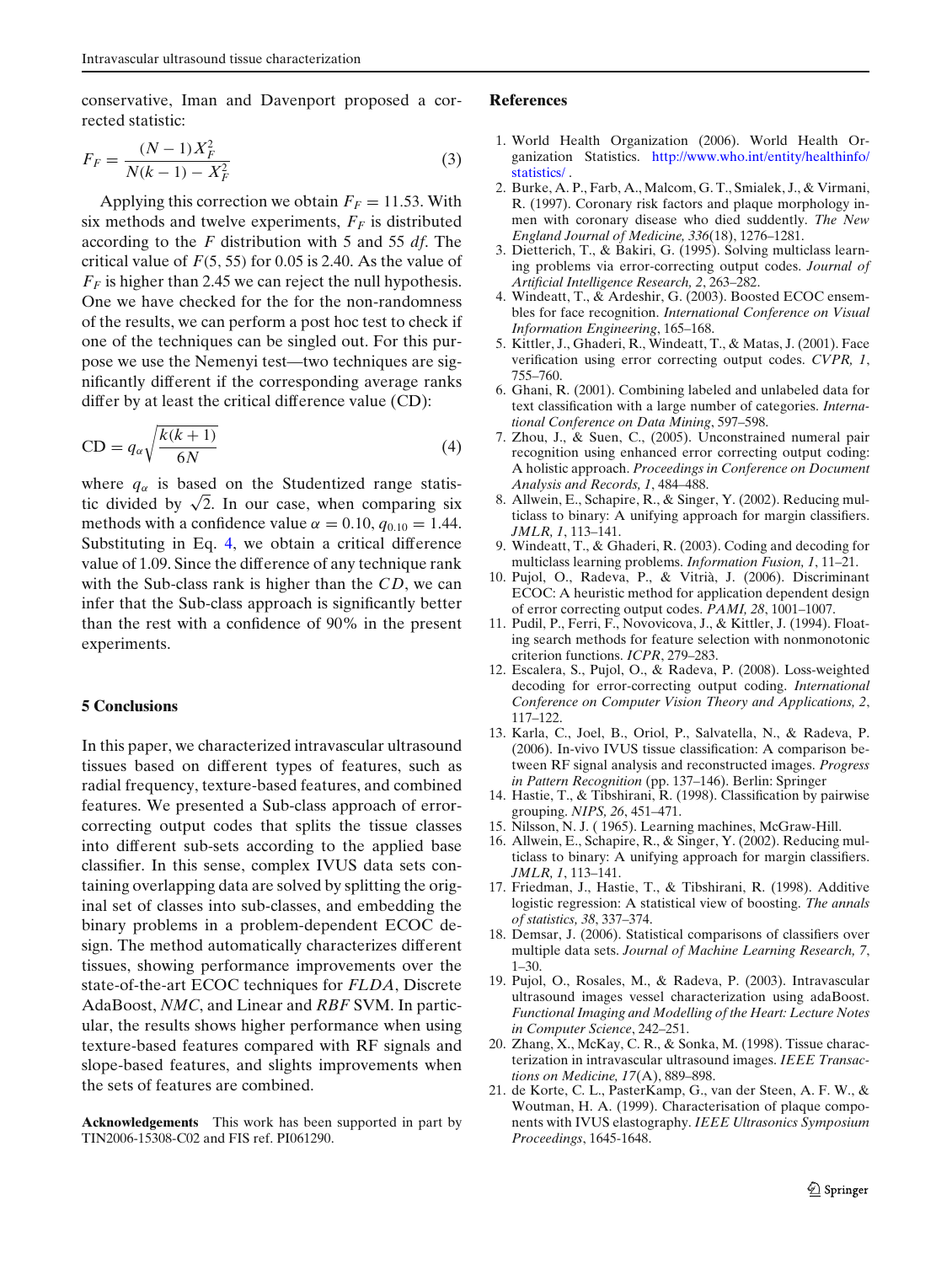- <span id="page-11-0"></span>22. Nair, A., Kuban, B. D., Obuchowski, N., & Vince, G. (2001). Assesing spectral algorithms to predict atherosclerotic plaque composition with normalized and raw intravascular ultrasound data. *Ultrasound in Medicine & Biology, 27*, 1319–1331.
- 23. Kawasaki, M. (2002). In vivo quantitative tissue characterization of human coronary arterial plaques by use of integrated backscatter intravascular ultrasound and comparison with angioscopic findings. *Circulation, 105*, 2487–2492.
- 24. Murashige, A., Hiro , T., Fujii, T., Imoto, K., Murata, T., Fukumoto, Y., et al. (2005). Detection of lipid-laden atherosclerotic plaque by wavelet analysis of radiofrequency intravascular ultrasound signals. *Journal of the American College of Cardiology, 45*(12), 1954–1960.
- 25. Proakis, J., Rader, C., Ling, F., & Nikias, C. (1992). Advanced digital signal processing. *Mc Millan*.
- 26. Ohanian, P., Dubes, R. (1992). Performance evaluation for four classes of textural features. *Pattern Recognition, 25*, 819–833.
- 27. Ojala, T., Pietikainen, M., & Maenpaa, T. (2002). Multiresolution gray-scale and rotation invariant texture classification with local binary patterns. *IEEE Transactions on Pattern Analysis and Machine Intelligence, 24*, 971–987.
- 28. Daugman, J. G. (1985). Uncertainty relation for resolution in space, spatial frequency, and orientation optimized by two-dimensional visual cortical filters. *Journal of the Optical Society of America, 2*(A),1160–1169.
- 29. Bovik, A. C., Clark, M., & Geisler, W. S. (1990). Multichannel texture analysis using localized spatial filters. *IEEE Transactions on Pattern Analysis and Machine Intelligence, 12*(1), 55–73.
- 30. Gil, D., Hernandez, A., Rodríguez, O., Mauri, F., & Radeva, P. (2006). Statistical strategy for anisotropic adventitia modelling in IVUS. *IEEE Transaction Medical Imaging, 27*, 1022–1030.
- 31. Randen, T., & Husoy, J. H. (1999). Filtering for texture classification: A comparative study. *IEEE Transactions on Pattern Analysis and Machine Intelligence, 4*, 291–310.



**Oriol Pujol** received the PhD degree in Computer Science from Universitat Autnoma de Barcelona in 2004. Currently, he is an associate professor at Universitat de Barcelona. His main research interest includes basic statistical machine learning techniques for object recognition and medical imaging analysis.



**Josepa Mauri** received the title of medical Doctor in 1982 at Universitat Autònoma de Barcelona. In 1992 she received the Laurea summa Cum Laude in Medicine the Universitat de Barcelona. Since 2000, she is the Director of Cardiac Catherization Laboratory in the Hospital Universitari "Germans Trias I Pujol de Badalona". From 2002 to 2005 she was the President of the Diagnostic Intracoronary Technics/ Intravascular Ultrasound Working Group of the Spanish Society of Cardiology. Since October 2006 she is the President of the Spanish Working Group in Cardiac Interventions of the Spanish Society of Cardiology. Her clinical research areas have been in coronary angioplasty and Dilated Cardiomyopathy, dilated Cardiomiopathy, coronary angioplasty, stents, endothelial disfunction and intravascular ultrasound studies, transradial intervention, left main, bifurcations and chronic total occlusions treatment.



**Sergio Escalera** received the BS and MS degrees from Universitat Autnoma de Barcelona in 2003 and 2005, respectively. He is currently working toward the PhD degree in Computer Science advised by Dr. Petia Radeva and Dr. Oriol Pujol. He is a collaborator professor at Universitat de Barcelona. His research interests include machine learning, statistical pattern recognition, and visual object recognition.